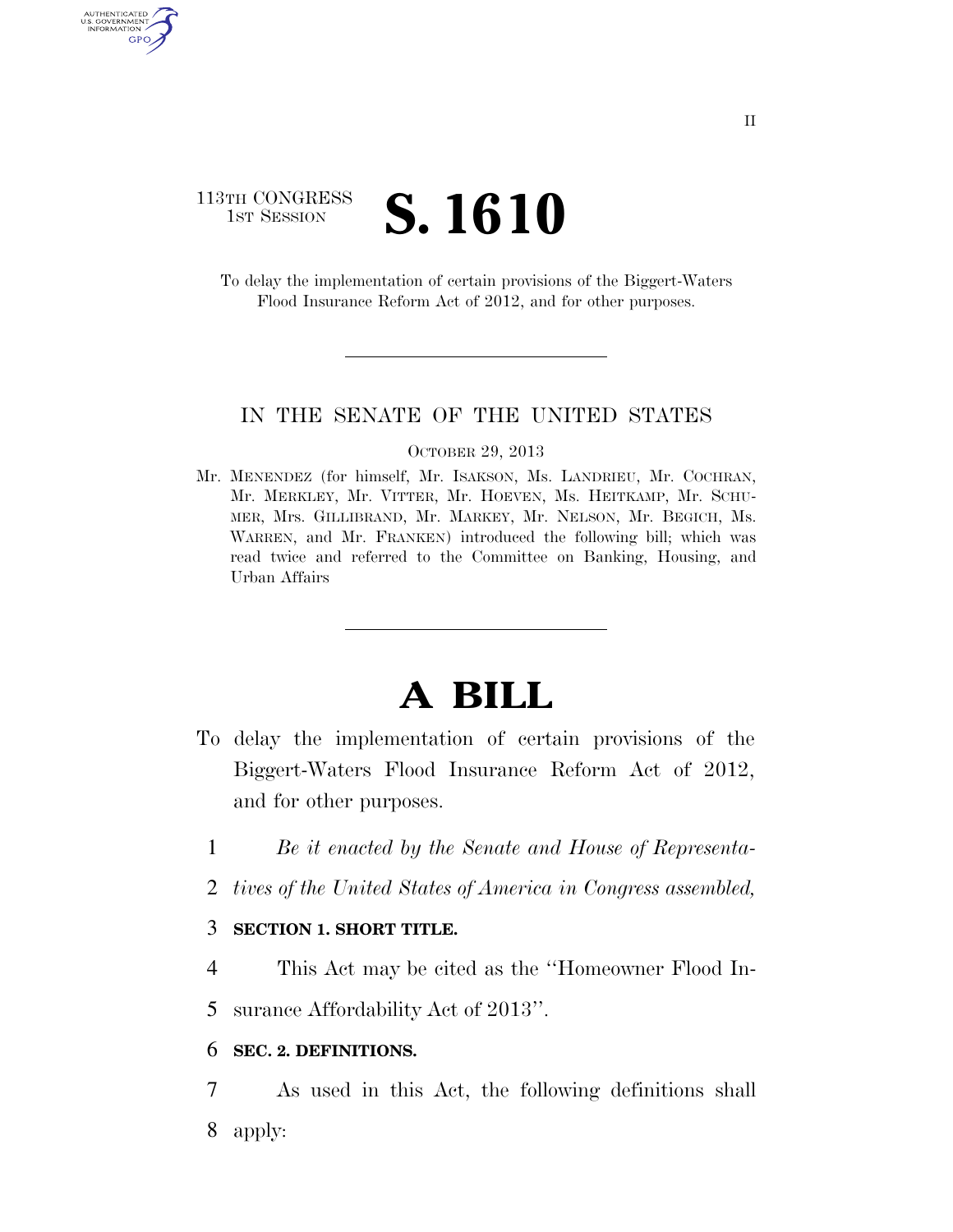(1) ADJUSTED BASE FLOOD ELEVATION.—For

 purposes of rating a floodproofed covered structure, the term ''adjusted base flood elevation'' means the base flood elevation for a covered structure on the applicable effective flood insurance rate map, plus 1 foot. (2) ADMINISTRATOR.—The term ''Adminis- trator'' means the Administrator of the Federal Emergency Management Agency. (3) AFFORDABILITY AUTHORITY BILL.—The term ''affordability authority bill'' means a non- amendable bill that if enacted would only grant the Administrator the authority necessary to promulgate regulations in accordance with the criteria set forth 15 in section  $3(d)(2)$ . (4) AFFORDABILITY STUDY.—The term ''af- fordability study'' means the study required under section 100236 of the Biggert-Waters Flood Insur- ance Reform Act of 2012 (Public Law 112–141; 126 Stat. 957). (5) APPLICABLE FLOOD PLAIN MANAGEMENT MEASURES.—The term ''applicable flood plain man- agement measures'' means flood plain management measures adopted by a community under section 60.3(c) of title 44, Code of Federal Regulations.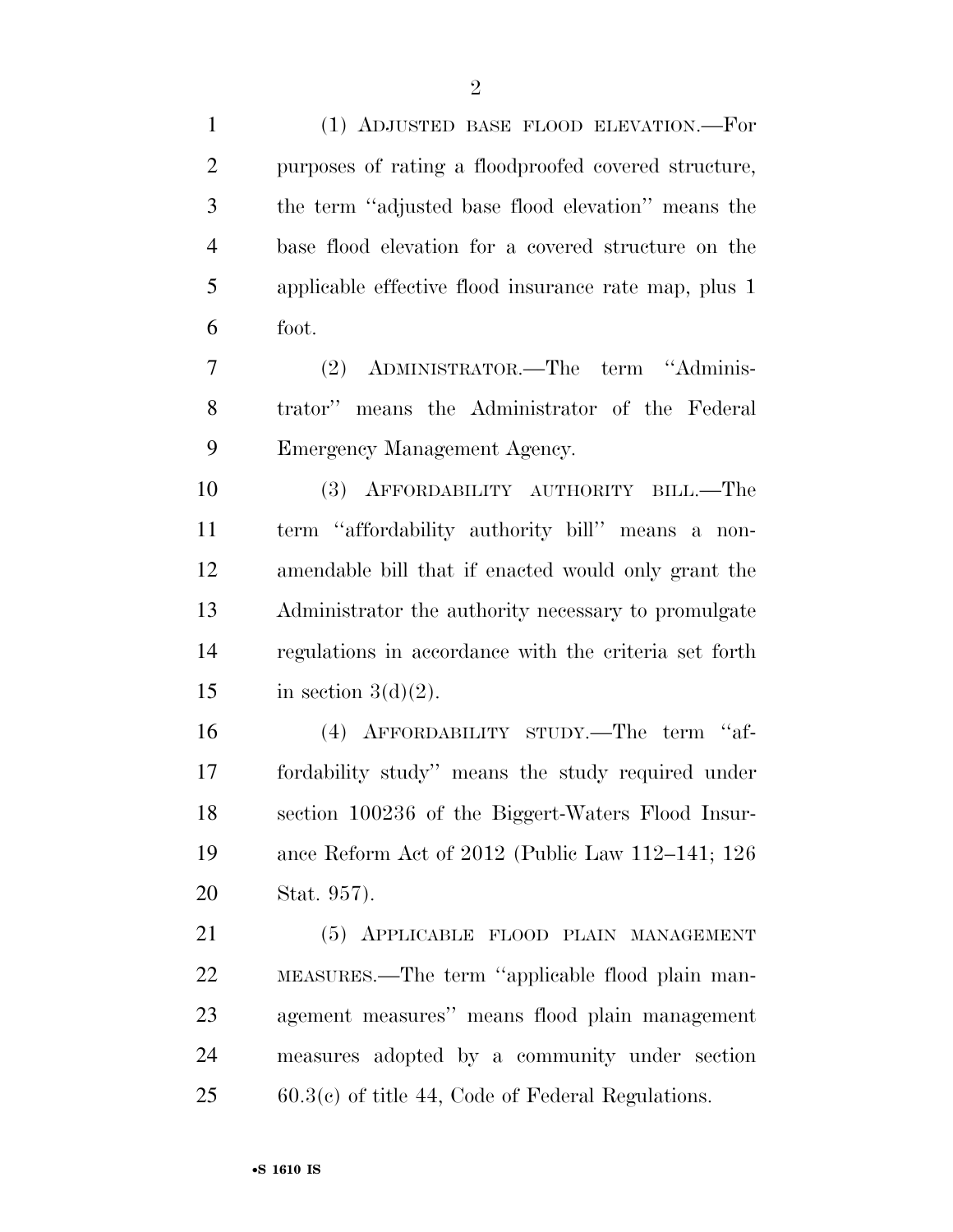(6) COVERED STRUCTURE.—The term ''covered structure'' means a residential structure—

 (A) that is located in a community that has adopted flood plain management measures that are approved by the Federal Emergency Management Agency and that satisfy the re- quirements for an exception for floodproofed residential basements under section 60.6(c) of title 44, Code of Federal Regulations; and

 (B) that was built in compliance with the applicable flood plain management measures.

 (7) DRAFT AFFORDABILITY FRAMEWORK.—The term ''draft affordability framework'' means the draft programmatic and regulatory framework re- quired to be prepared by the Administrator and sub- mitted to Congress under section 3(d) addressing the issues of affordability of flood insurance sold under the National Flood Insurance Program, in-cluding issues identified in the affordability study.

 (8) FLOODPROOFED ELEVATION.—The term ''floodproofed elevation'' means the height of floodproofing on a covered structure, as identified on the Residential Basement Floodproofing Certificate for the covered structure.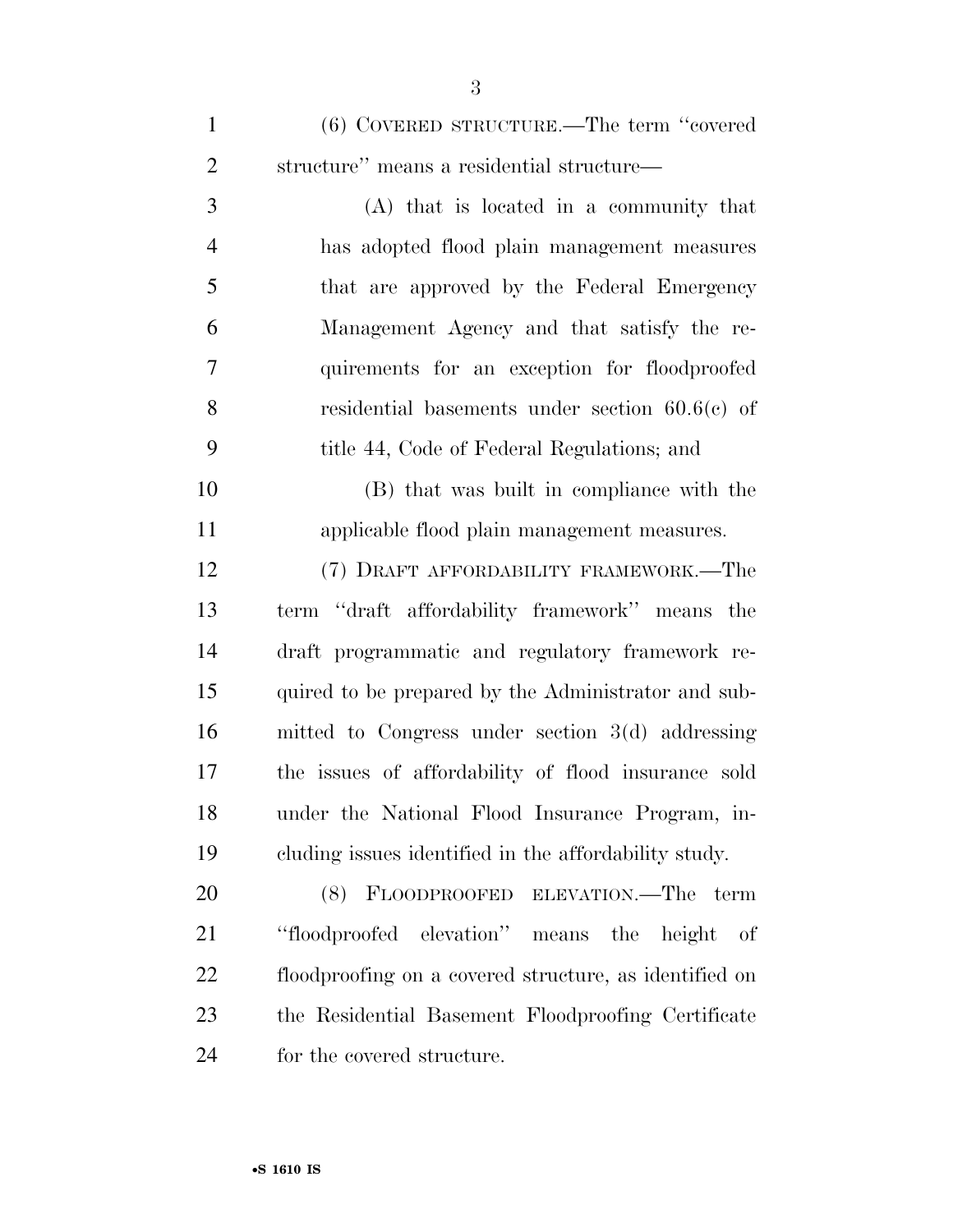(9) NATIONAL FLOOD INSURANCE PROGRAM.— The term ''National Flood Insurance Program'' means the program established under the National Flood Insurance Act of 1968 (42 U.S.C. 4001 et  $5 \text{ seq.}.$  **SEC. 3. DELAYED IMPLEMENTATION OF FLOOD INSURANCE RATE INCREASES; DRAFT AFFORDABILITY FRAMEWORK.**  (a) DELAYED IMPLEMENTATION OF FLOOD INSUR- ANCE RATE INCREASES.— (1) GRANDFATHERED PROPERTIES.—Beginning on the date of enactment of this Act, the Adminis- trator may not increase risk premium rates for flood insurance for any property located in an area subject to the premium adjustment required under section 1308(h) of the National Flood Insurance Act of 1968 (42 U.S.C. 4015(h)). (2) PRE-FIRM PROPERTIES.—Beginning on the date of enactment of this Act, the Administrator may not reduce the risk premium rate subsidies for 21 flood insurance for any property— 22 (A) described under section  $1307(g)(1)$  of 23 the National Flood Insurance Act of 1968 (42) 24 U.S.C.  $4014(g)(1)$ ; or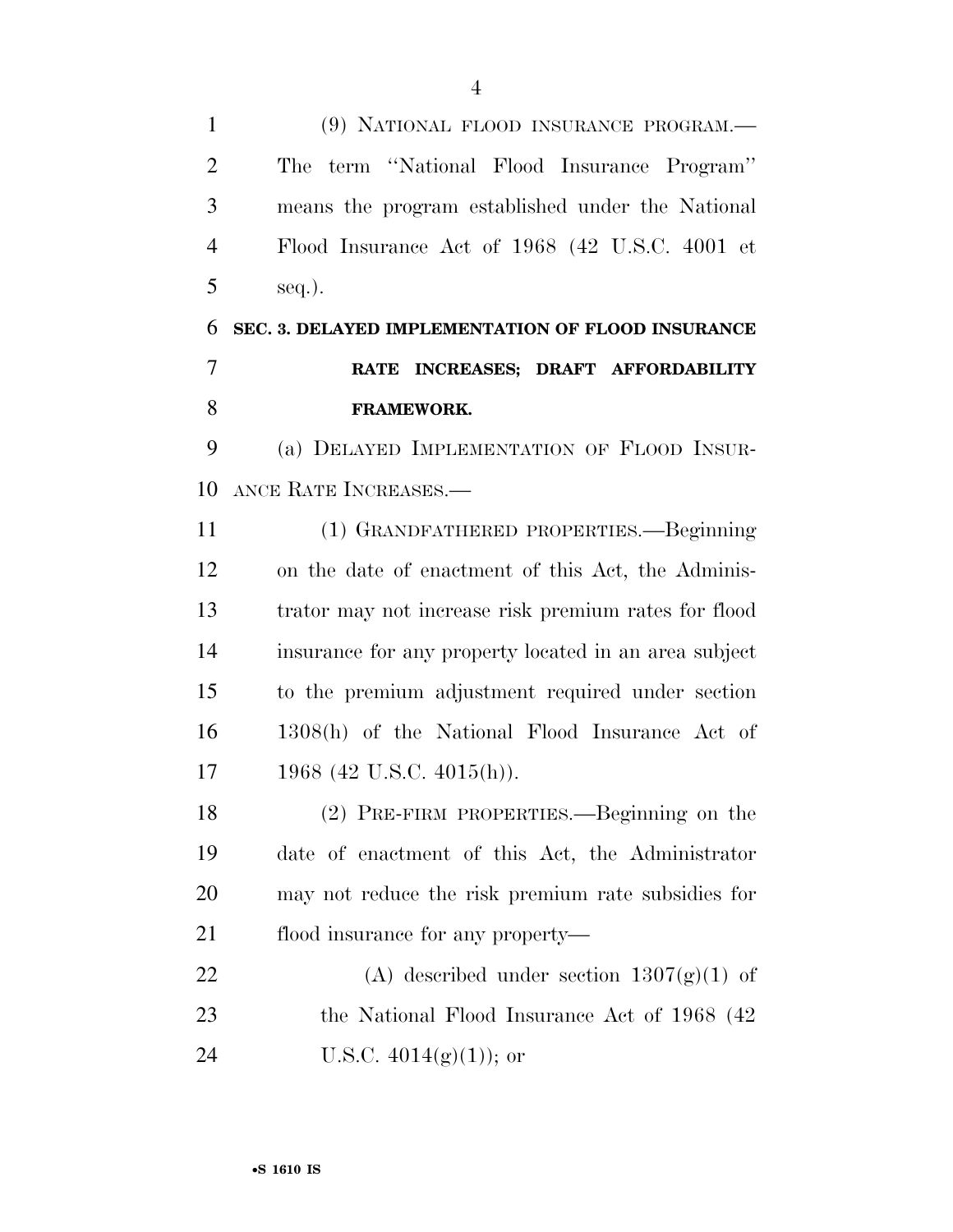| $\mathbf{1}$   | (B) described under $1307(g)(3)$ of the Na-            |
|----------------|--------------------------------------------------------|
| $\overline{2}$ | tional Flood Insurance Act of 1968 (42 U.S.C.          |
| 3              | $4014(g)(3)$ , provided that the decision of the       |
| 4              | policy holder to permit a lapse in flood insur-        |
| 5              | ance coverage was as a result of the property          |
| 6              | no longer being required to retain such cov-           |
| $\overline{7}$ | erage.                                                 |
| 8              | (3) EXPIRATION.—The prohibitions set forth             |
| 9              | under paragraphs $(1)$ and $(2)$ shall expire 6 months |
| 10             | after the later of—                                    |
| 11             | (A) the date on which the Administrator                |
| 12             | proposes the draft affordability framework;            |
| 13             | (B) the date on which any regulations pro-             |
| 14             | posed pursuant to the authority that the Ad-           |
| 15             | ministrator is granted in the affordability au-        |
| 16             | thority bill, if such bill is enacted, become final;   |
| 17             | <b>or</b>                                              |
| 18             | (C) the date on which the Administrator                |
| 19             | certifies in writing to Congress that the Federal      |
| 20             | Emergency Management Agency has imple-                 |
| 21             | mented a flood mapping approach that utilizes          |
| 22             | sound scientific and engineering methodologies         |
| 23             | to determine varying levels of flood risk in all       |
| 24             | areas participating in the National Flood Insur-       |
| 25             | ance Program.                                          |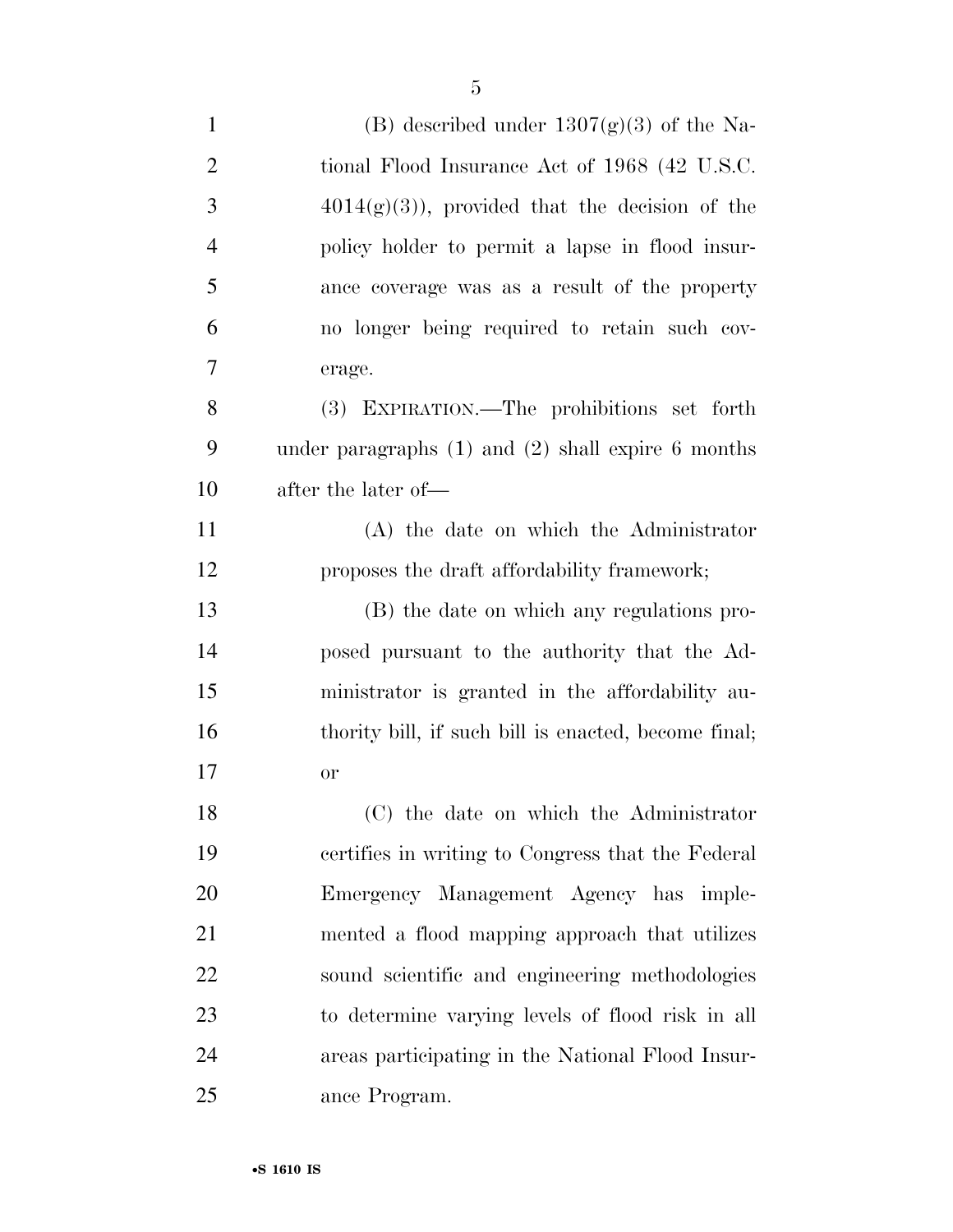1 (b) PROPERTY SALE TRIGGER.—Section  $1307(g)(2)$  of the National Flood Insurance Act of 1968 (42 U.S.C. 3  $4014(g)(2)$  is amended to read as follows:

 $\frac{4}{2}$  (2) any property purchased after the expira- tion of the 6-month period set forth under section  $6 \qquad \text{3(a)}(3)$  of the Homeowner Flood Insurance Afford-ability Act of 2013;''.

 (c) TREATMENT OF PRE-FIRM PROPERTIES.—Be- ginning on the date of enactment of this Act and ending upon the expiration of the 6-month period set forth under subsection (a)(3), the Administrator shall restore the risk premium rate subsidies for flood insurance estimated under section 1307(a)(2) of the National Flood Insurance Act of 1968 (42 U.S.C. 4014(a)(2)) for any property de-15 scribed in subparagraphs (A) and (B) of subsection  $(a)(2)$ 16 of this Act and in section  $1307(g)(2)$  of the National Flood Insurance Act of 1968 (42 U.S.C. 4014(g)(2)).

18 (d) DRAFT AFFORDABILITY FRAMEWORK.—

 (1) IN GENERAL.—The Administrator shall pre- pare a draft affordability framework that proposes to address, via programmatic and regulatory changes, the issues of affordability of flood insur- ance sold under the National Flood Insurance Pro- gram, including issues identified in the affordability study.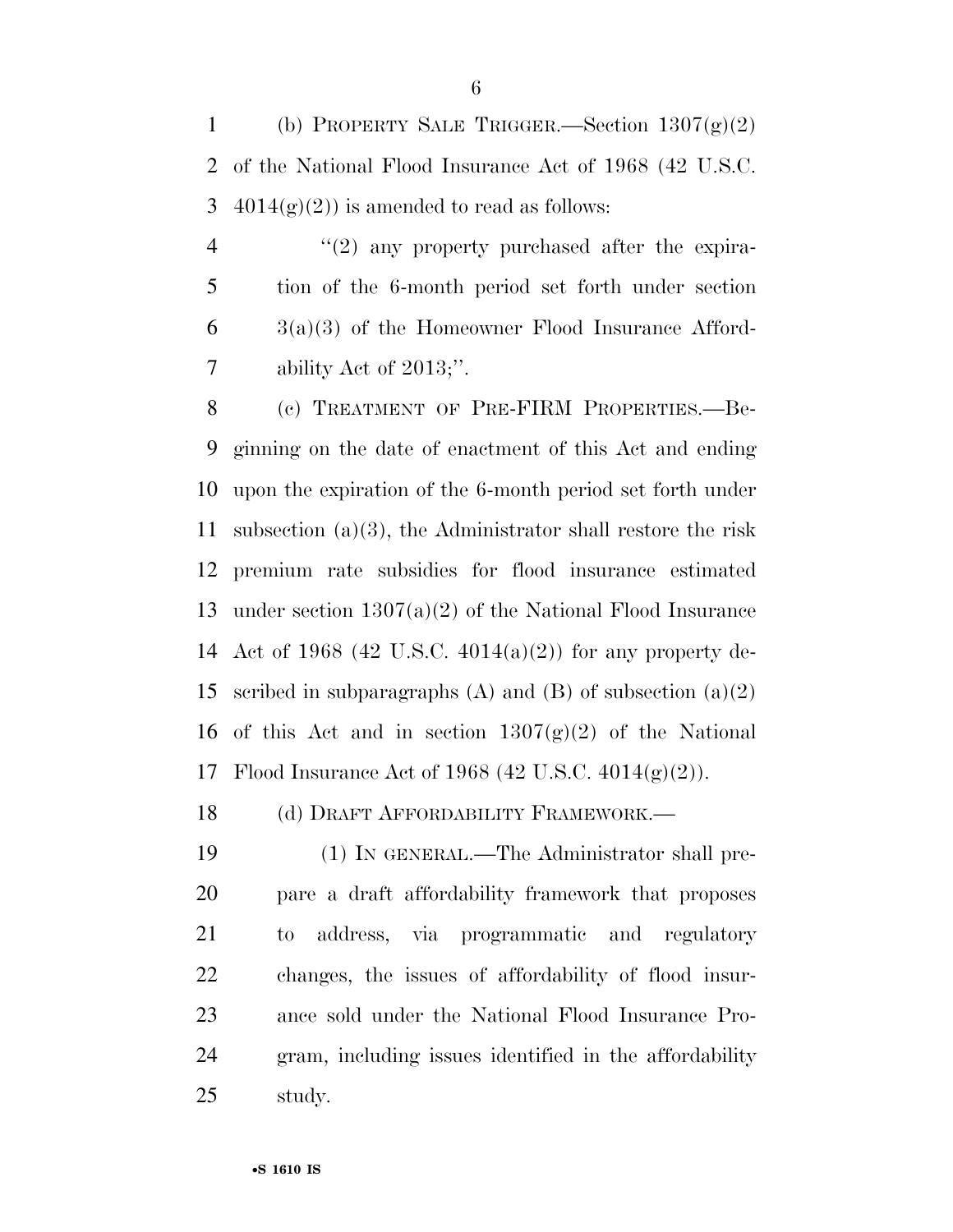| $\mathbf{1}$   | (2) CRITERIA.—In carrying out the require-           |
|----------------|------------------------------------------------------|
| $\overline{2}$ | ments under paragraph (1), the Administrator shall   |
| 3              | consider the following criteria:                     |
| $\overline{4}$ | (A) Accurate communication to consumers              |
| 5              | of the flood risk associated with their property.    |
| 6              | (B) Targeted assistance to flood insurance           |
| 7              | policy holders based on their financial ability to   |
| 8              | continue to participate in the National Flood        |
| 9              | Insurance Program.                                   |
| 10             | (C) Individual or community actions to               |
| 11             | mitigate the risk of flood or lower the cost of      |
| 12             | flood insurance.                                     |
| 13             | (D) The impact of increases in risk pre-             |
| 14             | mium rates on participation in the National          |
| 15             | Flood Insurance Program.                             |
| 16             | (E) The impact flood insurance rate map              |
| 17             | updates have on the affordability of flood insur-    |
| 18             | ance.                                                |
| 19             | (3) DEADLINE FOR SUBMISSION.—Not later               |
| 20             | than 18 months after the date on which the Admin-    |
| 21             | istrator submits the affordability study, the Admin- |
| 22             | istrator shall submit to the full Committee on Bank- |
| 23             | ing, Housing, and Urban Affairs and the full Com-    |
| 24             | mittee on Appropriations of the Senate and the full  |
| 25             | Committee on Financial Services and the full Com-    |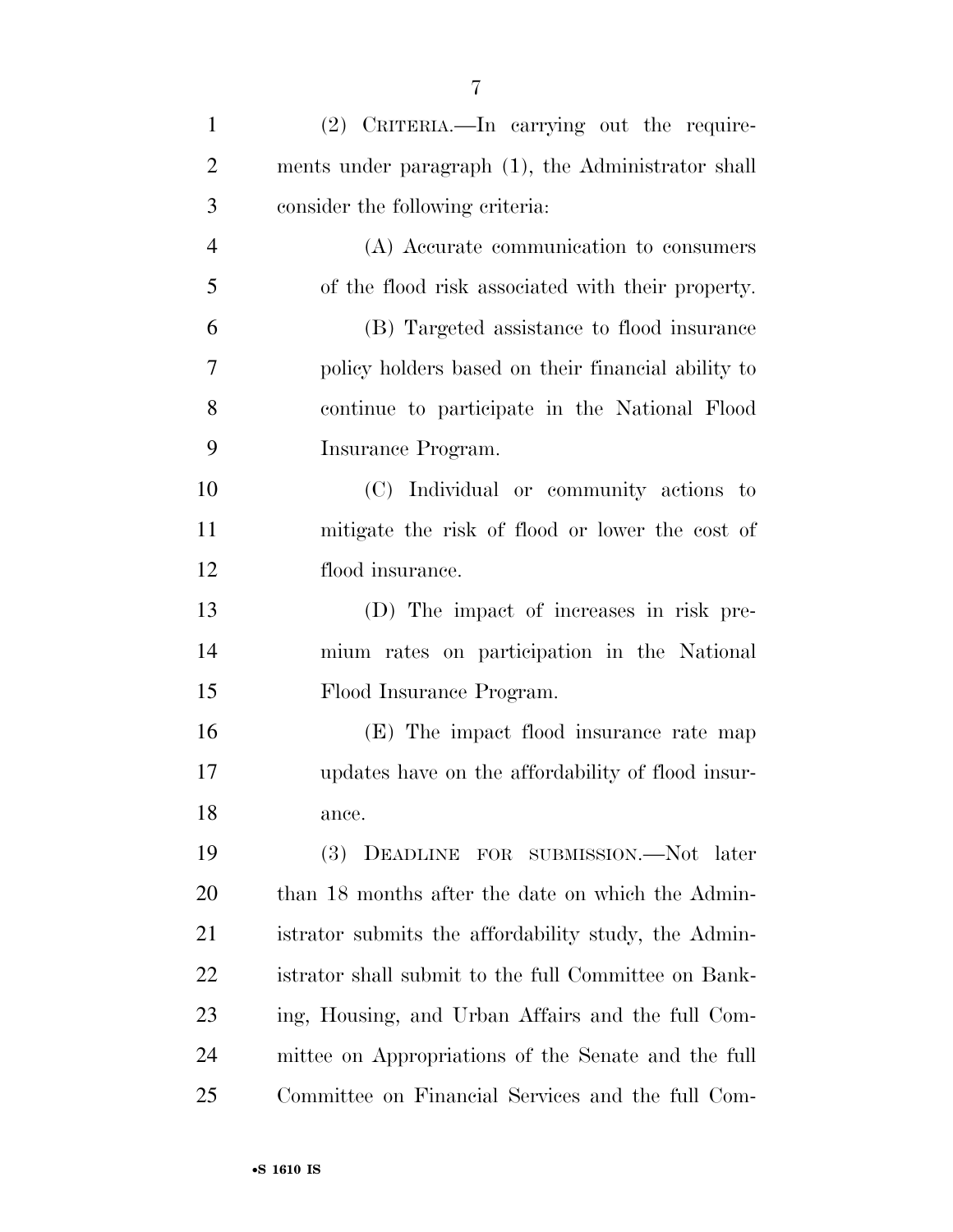| $\mathbf{1}$   | mittee on Appropriations of the House of Represent- |
|----------------|-----------------------------------------------------|
| $\overline{2}$ | atives the draft affordability framework.           |
| 3              | (e) CONGRESSIONAL CONSIDERATION OF FEMA AF-         |
| $\overline{4}$ | FORDABILITY AUTHORITIES.-                           |
| 5              | (1) NO REFERRAL.—Upon introduction in ei-           |
| 6              | ther House of Congress, an affordability authority  |
| 7              | bill shall not be referred to a committee and shall |
| 8              | immediately be placed on the calendar.              |
| 9              | (2) CONSIDERATION IN THE HOUSE OF REP-              |
| 10             | RESENTATIVES.-                                      |
| 11             | (A) PROCEEDING TO CONSIDERATION.—It                 |
| 12             | shall be in order to move to proceed to consider    |
| 13             | the affordability authority bill in the House. All  |
| 14             | points of order against the motion are waived.      |
| 15             | Such a motion shall not be in order after the       |
| 16             | House has disposed of a motion to proceed with      |
| 17             | respect to the affordability authority bill. The    |
| 18             | previous question shall be considered as ordered    |
| 19             | on the motion to its adoption without inter-        |
| 20             | vening motion. The motion shall not be debat-       |
| 21             | able. A motion to reconsider the vote by which      |
| 22             | the motion is disposed of shall not be in order.    |
| 23             | CONSIDERATION.—The affordability<br>(B)             |
| 24             | authority bill shall be considered as read. All     |
| 25             | points of order against the affordability author-   |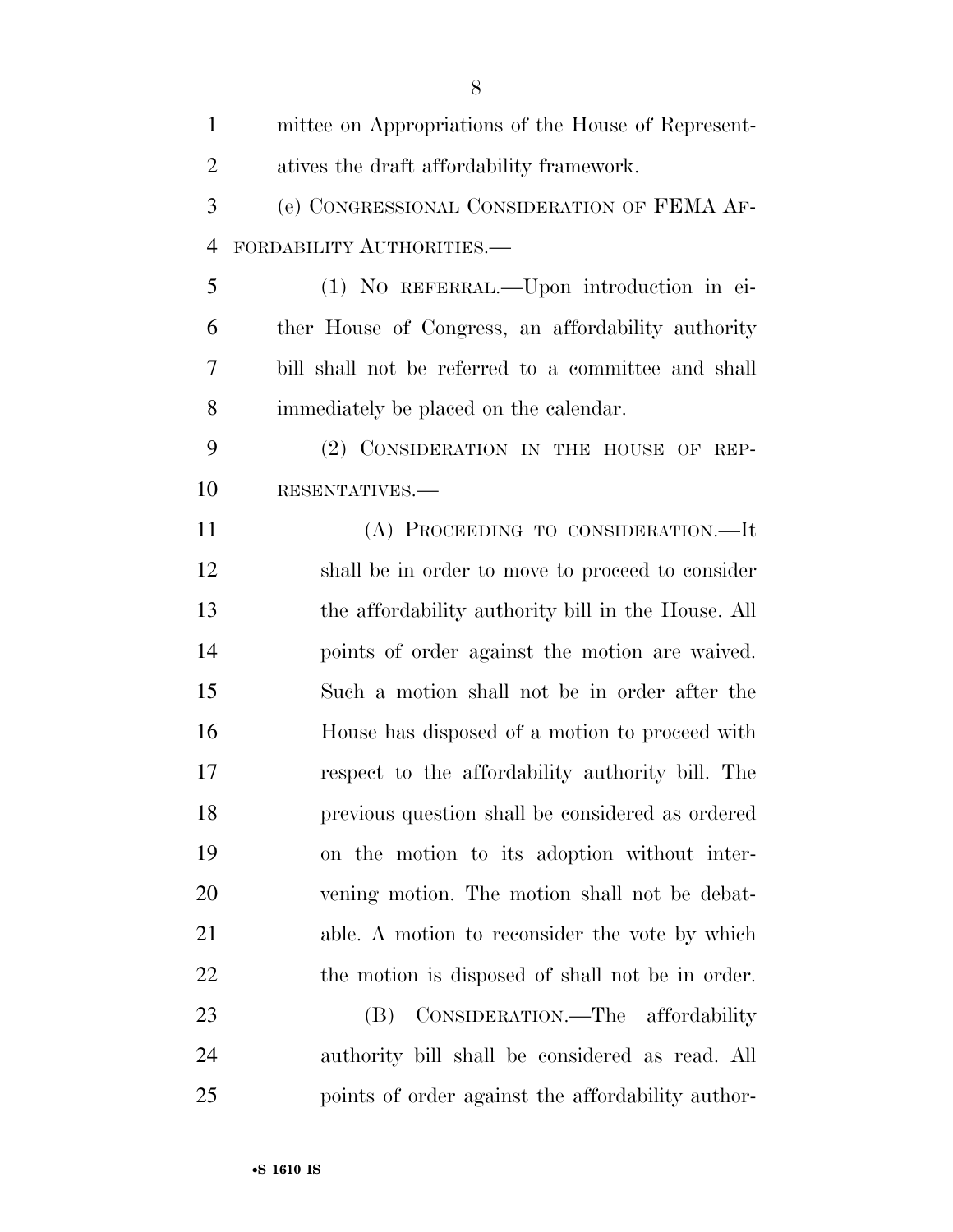| $\mathbf{1}$   | ity bill and against its consideration are waived. |
|----------------|----------------------------------------------------|
| $\overline{2}$ | The previous question shall be considered as or-   |
| 3              | dered on the affordability authority bill to its   |
| $\overline{4}$ | passage without intervening motion except 10       |
| 5              | hours of debate equally divided and controlled     |
| 6              | by the proponent and an opponent. A motion to      |
| 7              | reconsider the vote on passage of the afford-      |
| 8              | ability authority bill shall not be in order.      |
| 9              | (3) CONSIDERATION IN THE SENATE.—                  |
| 10             | (A) PLACEMENT ON THE CALENDAR.-                    |
| 11             | Upon introduction in the Senate, an afford-        |
| 12             | ability authority bill shall be immediately placed |
| 13             | on the calendar.                                   |
| 14             | FLOOR CONSIDERATION.-Notwith-<br>(B)               |
| 15             | standing Rule XXII of the Standing Rules of        |
| 16             | the Senate, it is in order, at any time beginning  |
| 17             | on the day after the 6th day after the date of     |
| 18             | introduction of an affordability authority bill    |
| 19             | (even if a previous motion to the same effect      |
| 20             | has been disagreed to to move to proceed to        |
| 21             | the consideration of the affordability authority   |
| 22             | bill and all points of order against consideration |
| 23             | of the affordability authority bill are waived.    |
| 24             | The motion to proceed is not debatable. The        |
| 25             | motion is not subject to a motion to postpone.     |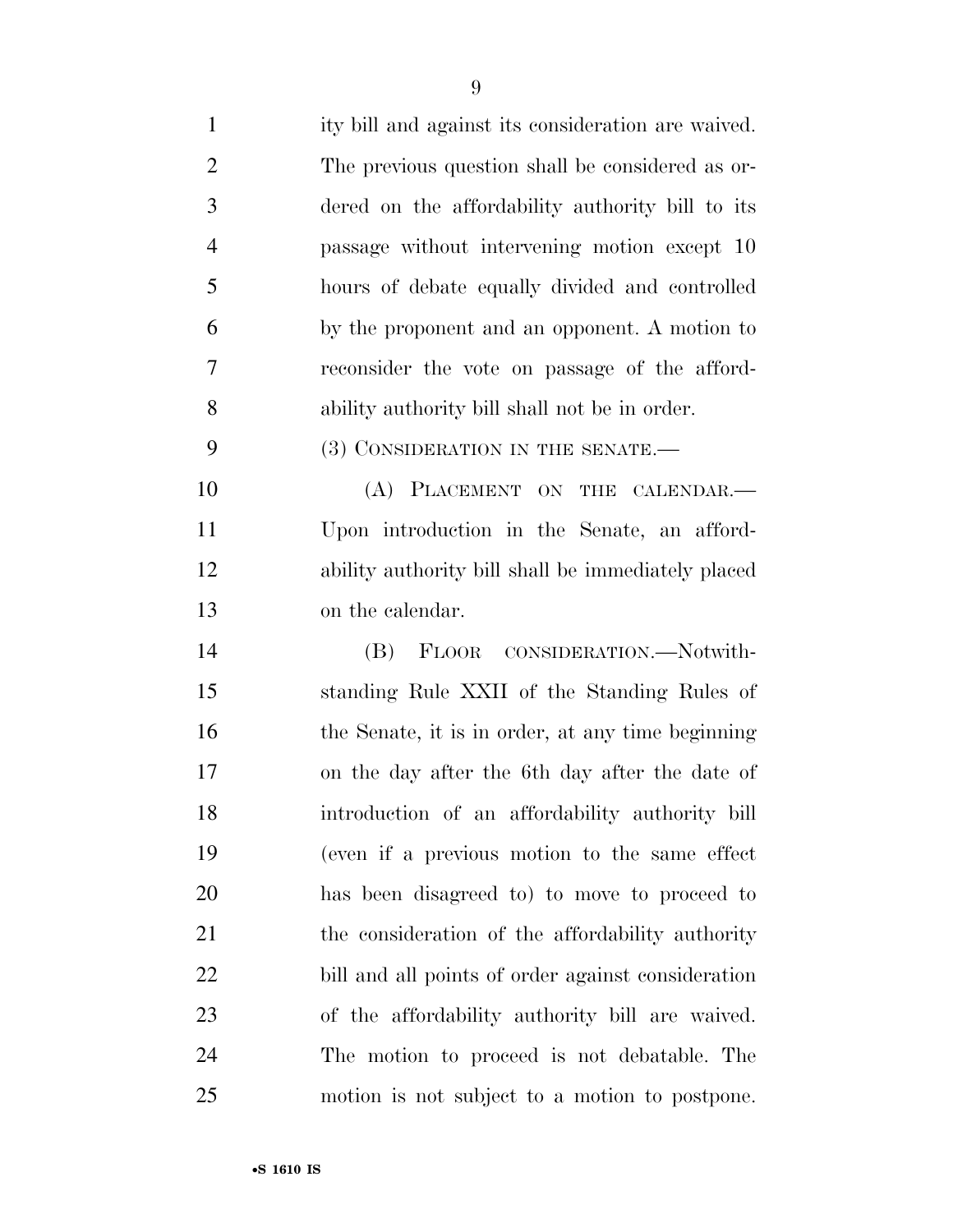| $\mathbf{1}$   | A motion to reconsider the vote by which the        |
|----------------|-----------------------------------------------------|
| $\overline{2}$ | motion is agreed to or disagreed to shall not be    |
| 3              | in order. If a motion to proceed to the consider-   |
| $\overline{4}$ | ation of the affordability authority bill is agreed |
| 5              | to, the affordability authority bill shall remain   |
| 6              | the unfinished business until disposed of.          |
| 7              | (C) CONSIDERATION.—All points of order              |
| 8              | against the affordability authority bill<br>are     |
| 9              | waived. Consideration of the affordability au-      |
| 10             | thority bill and of all debatable motions and ap-   |
| 11             | peals in connection therewith shall be limited to   |
| 12             | not more than 10 hours which shall be divided       |
| 13             | equally between the majority and minority lead-     |
| 14             | ers or their designees. A motion further to limit   |
| 15             | debate on the affordability authority bill is in    |
| 16             | order, and is not debatable.                        |
| 17             | (D) NO AMENDMENTS.—An amendment to                  |
| 18             | the affordability authority bill, or a motion to    |
| 19             | postpone, or a motion to proceed to the consid-     |
| 20             | eration of other business, or a motion to com-      |
| 21             | mit or recommit the affordability authority bill,   |
| 22             | is not in order.                                    |
| 23             | (E) VOTE ON PASSAGE.—If the Senate has              |
| 24             | voted to proceed to the affordability authority     |
| 25             | bill, the vote on passage of the affordability au-  |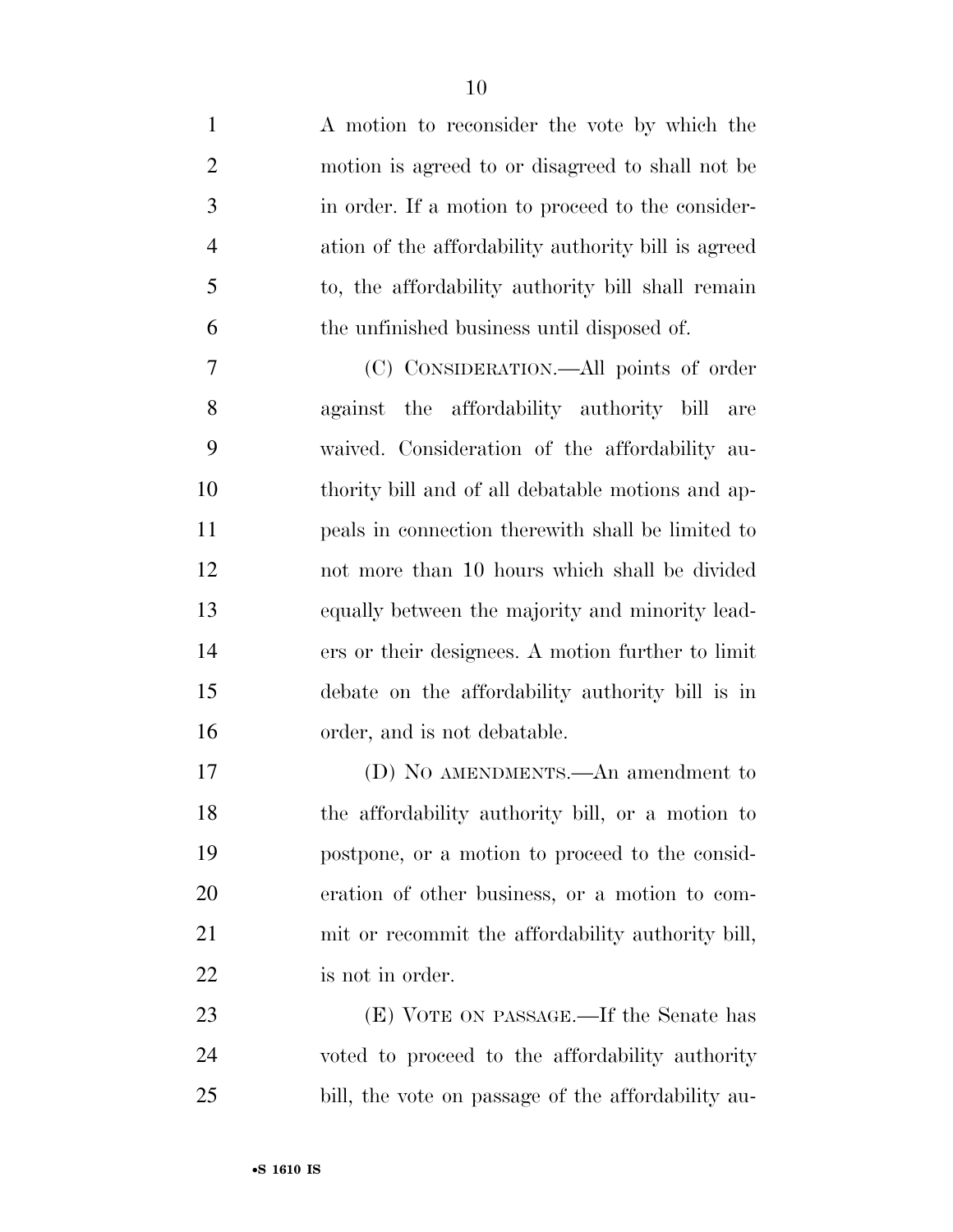| $\mathbf{1}$   | thority bill shall occur immediately following the   |
|----------------|------------------------------------------------------|
| $\overline{2}$ | conclusion of consideration of the affordability     |
| 3              | authority bill, and a single quorum call at the      |
| $\overline{4}$ | conclusion of the debate if requested in accord-     |
| 5              | ance with the rules of the Senate.                   |
| 6              | (4) AMENDMENT.—The affordability authority           |
| 7              | bill shall not be subject to amendment in either the |
| 8              | House of Representatives or the Senate.              |
| 9              | (5) CONSIDERATION BY THE OTHER HOUSE.                |
| 10             | $(A)$ In GENERAL.—If, before passing the             |
| 11             | affordability authority bill, one House receives     |
| 12             | from the other an affordability authority bill—      |
| 13             | (i) the affordability authority bill of              |
| 14             | the other House shall not be referred to a           |
| 15             | committee; and                                       |
| 16             | the procedure in the receiving<br>(ii)               |
| 17             | House shall be the same as if no afford-             |
| 18             | ability authority bill had been received             |
| 19             | from the other House except that the vote            |
| 20             | on passage shall be on the affordability au-         |
| 21             | thority bill of the other House.                     |
| 22             | (B) REVENUE MEASURE.—This subsection                 |
| 23             | shall not apply to the House of Representatives      |
| 24             | if the affordability authority bill received from    |
| 25             | the Senate is a revenue measure.                     |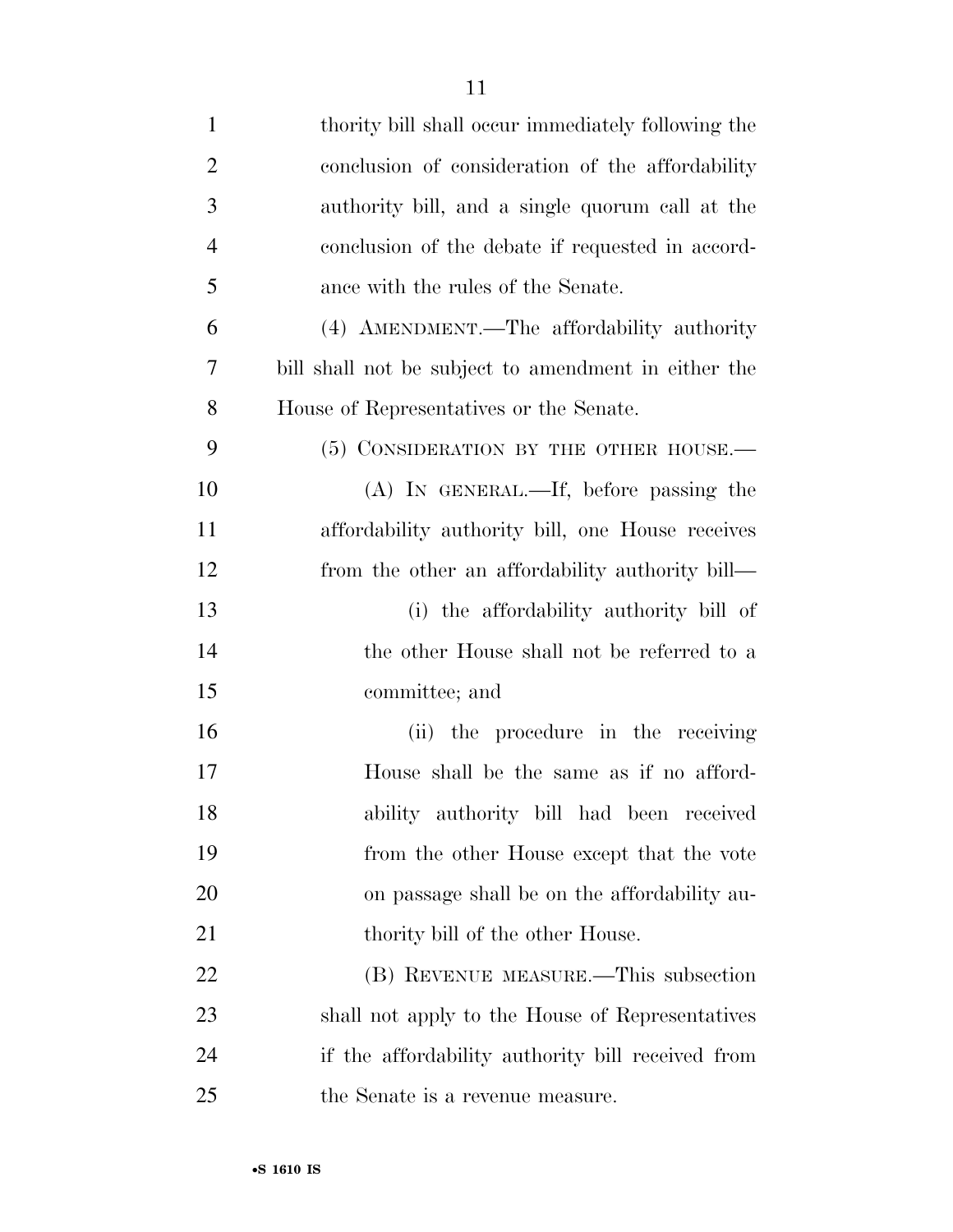(6) COORDINATION WITH ACTION BY OTHER HOUSE.—

 (A) TREATMENT OF AFFORDABILITY AU- THORITY BILL OF OTHER HOUSE.—If the Sen- ate fails to introduce or consider a affordability authority bill under this section, the afford- ability authority bill of the House shall be enti-8 tled to expedited floor procedures under this section.

10 (B) TREATMENT OF COMPANION MEAS- URES IN THE SENATE.—If following passage of the affordability authority bill in the Senate, the Senate then receives the affordability au- thority bill from the House of Representatives, the House-passed affordability authority bill shall not be debatable.

 (C) VETOES.—If the President vetoes the affordability authority bill, debate on a veto message in the Senate under this section shall be 1 hour equally divided between the majority and minority leaders or their designees.

22 (7) RULES OF THE HOUSE OF REPRESENTA- TIVES AND SENATE.—This subsection is enacted by Congress—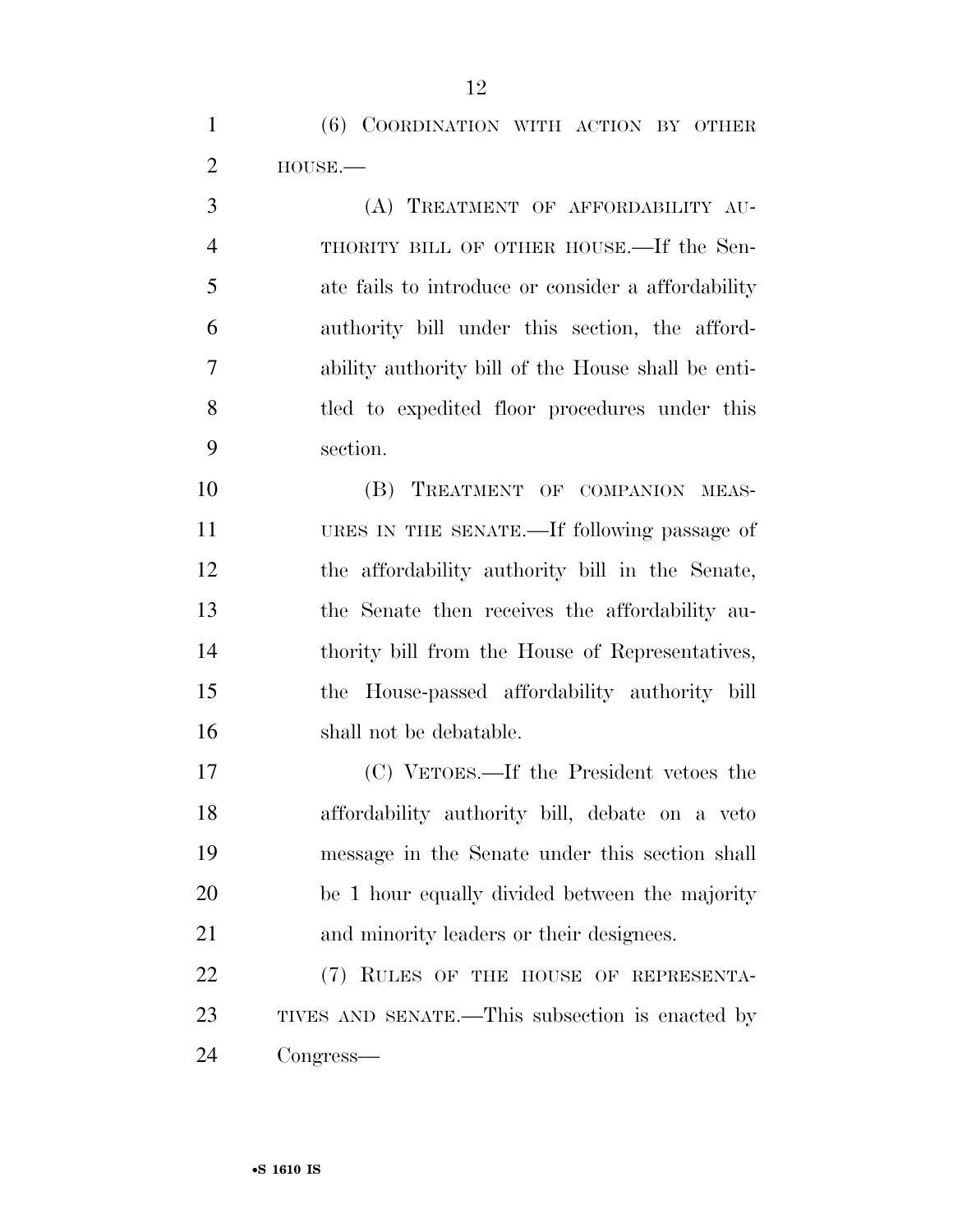(A) as an exercise of the rulemaking power of the Senate and the House of Representa- tives, respectively, and as such it is deemed a part of the rules of each House, respectively, but applicable only with respect to the proce- dure to be followed in that House in the case of an affordability authority bill, and it super- sedes other rules only to the extent that it is in- consistent with such rules; and (B) with full recognition of the constitu- tional right of either House to change its rules at any time, in the same manner, and to the same extent as in the case of any other rule of that House. (f) INTERAGENCY AGREEMENTS.—The Adminis- trator may enter into an agreement with another Federal agency to— (1) complete the affordability study; or (2) prepare the draft affordability framework. (g) CLEAR COMMUNICATIONS.—The Administrator shall clearly communicate full flood risk determinations to individual property owners regardless of whether their pre-mium rates are full actuarial rates.

 (h) RULE OF CONSTRUCTION.—Nothing in this sec-tion shall be construed to provide the Administrator with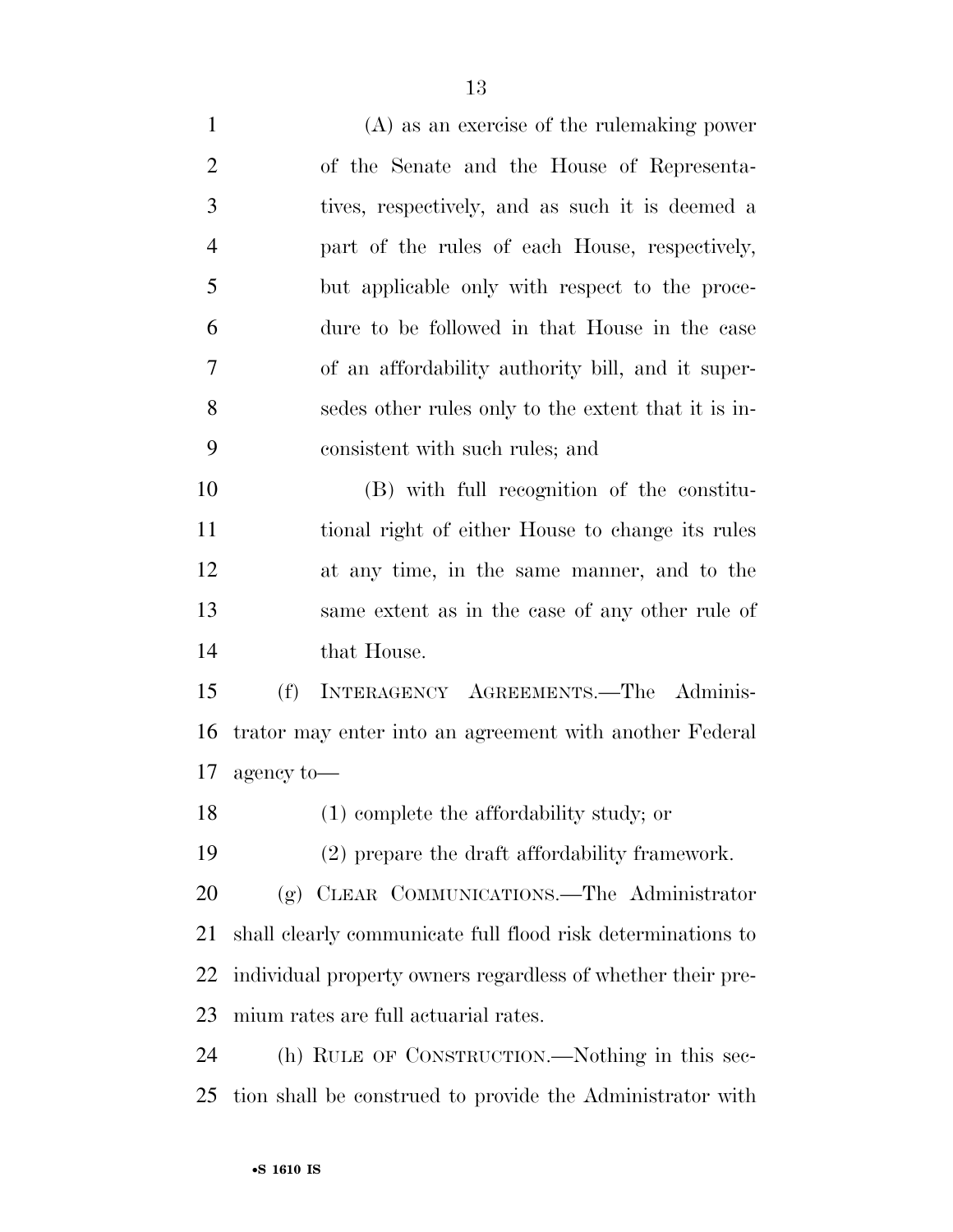the authority to provide assistance to homeowners based on affordability that was not available prior to the enact- ment of the Biggert-Waters Flood Insurance Reform Act of 2012 (Public Law 112–141; 126 Stat. 916).

#### **SEC. 4. AFFORDABILITY STUDY AND REPORT.**

 Notwithstanding the deadline under section 100236(c) of the Biggert-Waters Flood Insurance Reform Act of 2012 (Public Law 112–141; 126 Stat. 957), not later than 2 years after the date of enactment of this Act, the Administrator shall submit to the full Committee on Banking, Housing, and Urban Affairs and the full Com- mittee on Appropriations of the Senate and the full Com- mittee on Financial Services and the full Committee on Appropriations of the House of Representatives the af-fordability study and report required under such section.

#### **SEC. 5. AFFORDABILITY STUDY FUNDING.**

 Section 100236(d) of the Biggert-Waters Flood In- surance Reform Act of 2012 (Public Law 112–141; 126 Stat. 957) is amended by striking ''not more than \$750,000'' and inserting ''such amounts as may be nec-essary''.

## **SEC. 6. FUNDS TO REIMBURSE HOMEOWNERS FOR SUC-CESSFUL MAP APPEALS.**

 (a) IN GENERAL.—Section 1363(f) of the National Flood Insurance Act of 1968 (42 U.S.C. 4104(f)) is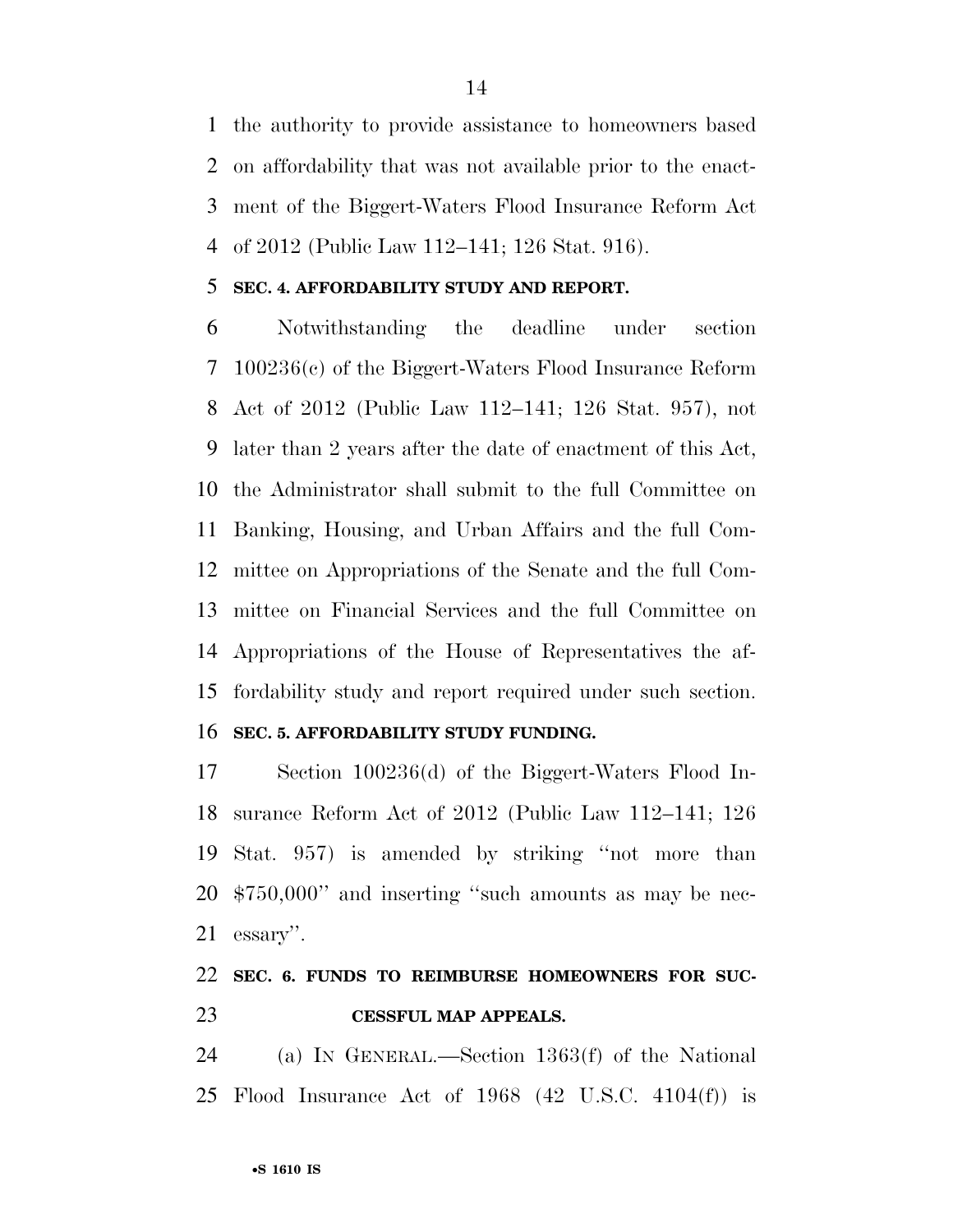amended by striking the second sentence and inserting the following: ''The Administrator may use such amounts from the National Flood Insurance Fund established under section 1310 as may be necessary to carry out this subsection.''. (b) CONFORMING AMENDMENT.—Section 1310(a) of the National Flood Insurance Act of 1968 (42 U.S.C.  $4017(a)$  is amended— (1) in paragraph (6), by striking ''and'' at the end; (2) in paragraph (7), by striking the period at 12 the end and inserting "; and"; and (3) by adding at the end the following:  $\frac{1}{8}$  for carrying out section 1363(f).". **SEC. 7. FLOOD PROTECTION SYSTEMS.**  (a) ADEQUATE PROGRESS ON CONSTRUCTION OF FLOOD PROTECTION SYSTEMS.—Section 1307(e) of the National Flood Insurance Act of 1968 (42 U.S.C.  $4014(e)$  is amended— (1) in the first sentence, by inserting ''or recon-

21 struction" after "construction";

 (2) by amending the second sentence to read as follows: ''The Administrator shall find that adequate progress on the construction or reconstruction of a flood protection system, based on the present value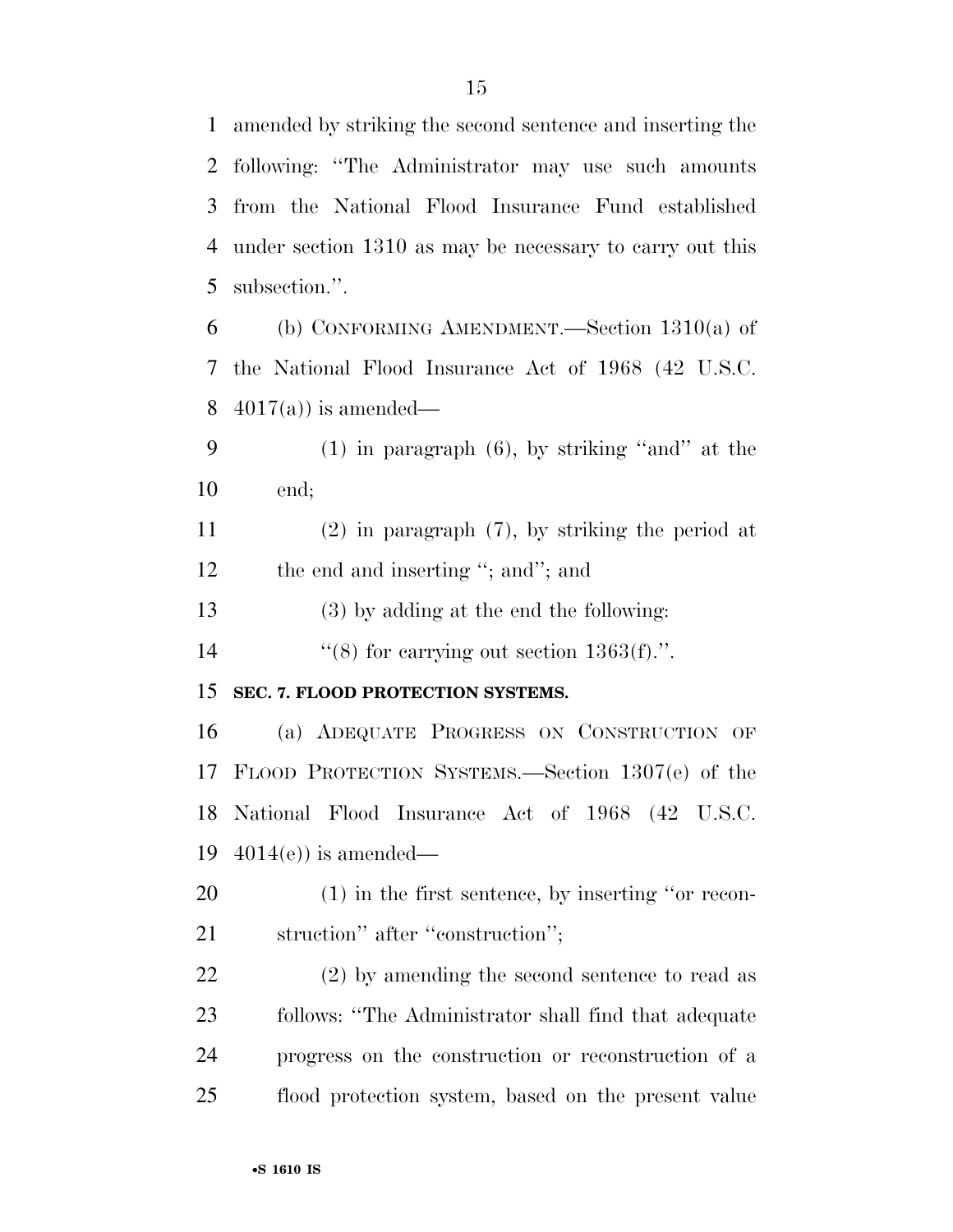tem has been authorized, (2) at least 60 percent of the cost of the system has been appropriated, (3) at least 50 percent of the cost of the system has been expended, and (4) the system is at least 50 percent completed.''; and

 (3) by adding at the end the following: ''Not- withstanding any other provision of law, in deter- mining whether a community has made adequate progress on the construction, reconstruction, or im- provement of a flood protection system, the Adminis- trator shall consider all sources of funding, including Federal, State, and local funds.''.

 (b) COMMUNITIES RESTORING DISACCREDITED FLOOD PROTECTION SYSTEMS.—Section 1307(f) of the National Flood Insurance Act of 1968 (42 U.S.C. 4014(f)) is amended by amending the first sentence to read as follows: ''Notwithstanding any other provision of law, this subsection shall apply to riverine and coastal lev- ees that are located in a community which has been deter- mined by the Administrator of the Federal Emergency Management Agency to be in the process of restoring flood protection afforded by a flood protection system that had been previously accredited on a Flood Insurance Rate Map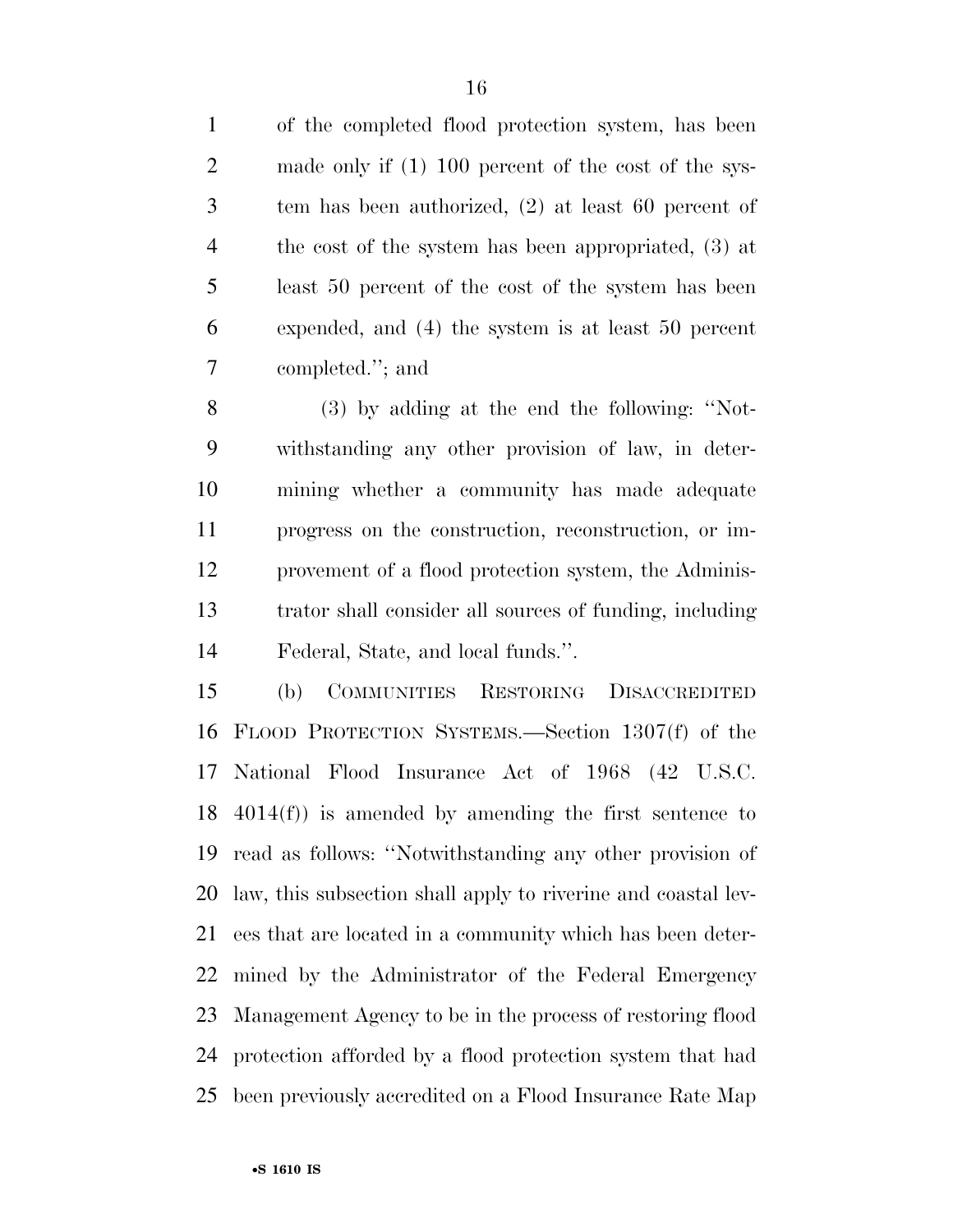as providing 100-year frequency flood protection but no longer does so, and shall apply without regard to the level of Federal funding of or participation in the construction, reconstruction, or improvement of the flood protection sys-tem.''.

## **SEC. 8. TREATMENT OF FLOODPROOFED RESIDENTIAL BASEMENTS.**

 Notwithstanding the Biggert-Waters Flood Insurance Reform Act of 2012 (Public Law 112–141; 126 Stat. 916), the amendments made by that Act, or any other pro- vision of law, the Administrator shall rate a covered struc- ture using the elevation difference between the floodproofed elevation of the covered structure and the ad-justed base flood elevation of the covered structure.

#### **SEC. 9. DESIGNATION OF FLOOD INSURANCE ADVOCATE.**

 (a) IN GENERAL.—The Administrator shall designate a Flood Insurance Advocate to advocate for the fair treat- ment of policy holders under the National Flood Insurance Program and property owners in the mapping of flood hazards, the identification of risks from flood, and the im- plementation of measures to minimize the risk of flood. (b) DUTIES AND RESPONSIBILITIES.—The duties and responsibilities of the Flood Insurance Advocate des-ignated under subsection (a) shall be to—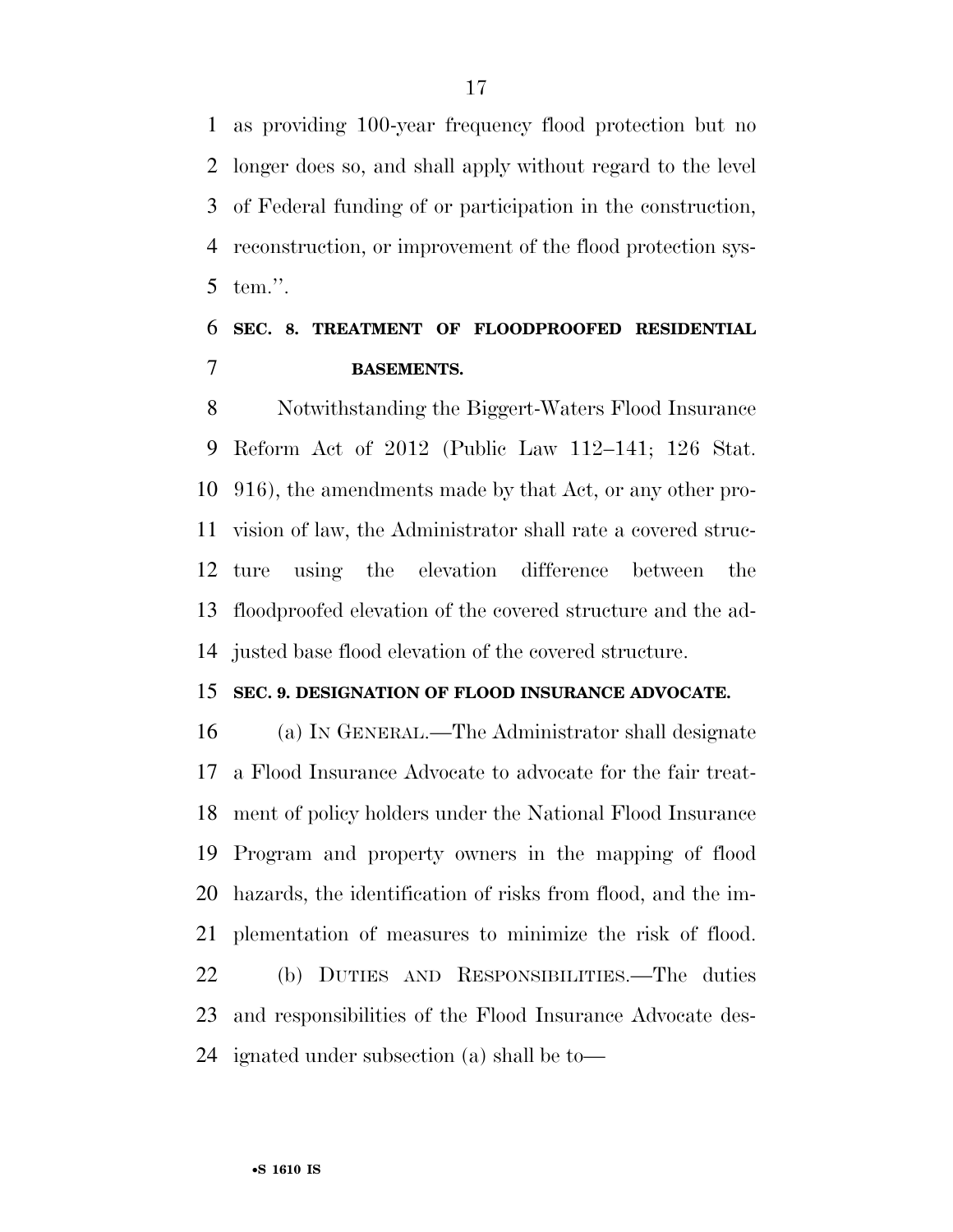| $\mathbf{1}$   | (1) educate property owners and policyholders        |
|----------------|------------------------------------------------------|
| $\overline{2}$ | under the National Flood Insurance Program on-       |
| 3              | (A) individual flood risks;                          |
| $\overline{4}$ | (B) flood mitigation; and                            |
| 5              | (C) measures to reduce flood insurance               |
| 6              | rates through effective mitigation; and              |
| $\overline{7}$ | (D) the flood insurance rate map review              |
| 8              | and amendment process;                               |
| 9              | (2) assist policy holders under the National         |
| 10             | Flood Insurance Program and property owners to       |
| 11             | understand the procedural requirements related to    |
| 12             | appealing preliminary flood insurance rate maps and  |
| 13             | implementing measures to mitigate evolving flood     |
| 14             | risks;                                               |
| 15             | (3) assist in the development of regional capac-     |
| 16             | ity to respond to individual constituent concerns    |
| 17             | about flood insurance rate map amendments and re-    |
| 18             | visions;                                             |
| 19             | (4) coordinate outreach and education with           |
| 20             | local officials and community leaders in areas im-   |
| 21             | pacted by proposed flood insurance rate map amend-   |
| 22             | ments and revisions; and                             |
| 23             | (5) aid potential policy holders under the Na-       |
| 24             | tional Flood Insurance Program in obtaining and      |
| 25             | verifying accurate and reliable flood insurance rate |